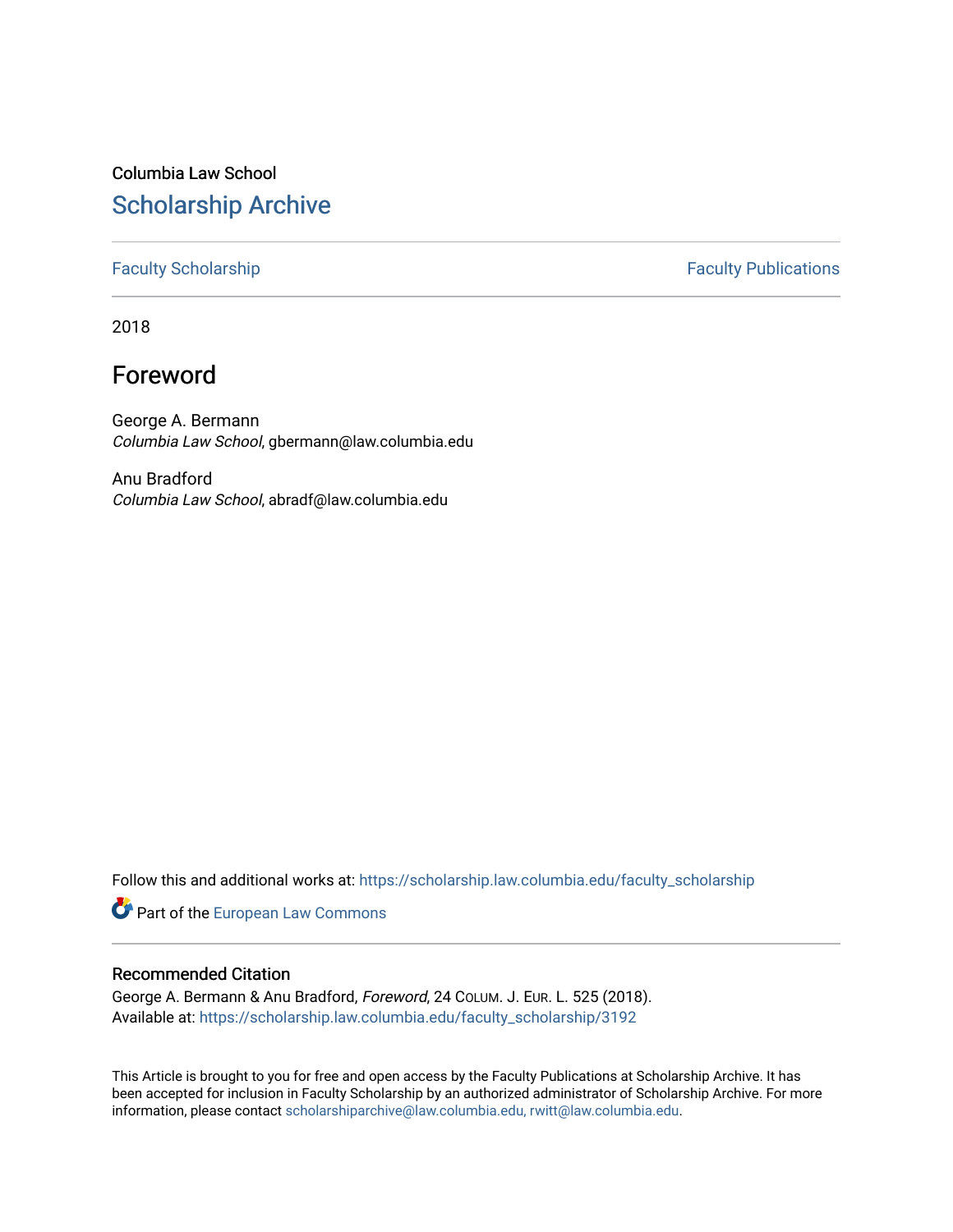### **FOREWORD**

European Union ("EU") law is no more immune than any other functioning body of law to technological innovation, and the European institutions need to adapt to such change. EU law has done so in a wide variety of ways, only a sampling of which can be presented in this issue of the *Columbia Journal of European Law* that we are honored to introduce. The *Journal's* commission of this Special Issue evidences its keen awareness of both the promises and challenges that technological change presents to Europe and its legal institutions.

We both know how such change has influenced the particular European Union law fields in which we work. In the arbitration of consumer disputes, the EU has taken the lead worldwide in the establishment and regulation of "on-line dispute resolution" (ODR) to capture the economies and informalities that this innovation offers to parties who might otherwise be unable to afford or manage the forms of redress of their grievances traditionally available to them. In competition law, the most controversial and high-profile investigations today involve United States technology giants, including Google, Apple, and Qualcomm. Whether by imposing a \$5 billion fine on Google or ordering Apple to repay \$16 billion in alleged unpaid taxes to Ireland, few would contest that the EU has become the world's de facto regulator of these companies' competitive conduct on the marketplace. The EU is also taking a lead globally in regulating areas such as data privacy and online hate speech, further demonstrating its willingness to regulate the digital economy.

As rapid technological change is affecting these and many other areas of European Union law, institutions are adjusting to this change with new regulations and renewed enforcement priorities. While questions may be raised as to whether they are adjusting as swiftly or effectively as they might to any given technological promise or challenge, it is evident that the European Union has been on the front lines of responding to this fundamental change in the digital economy.